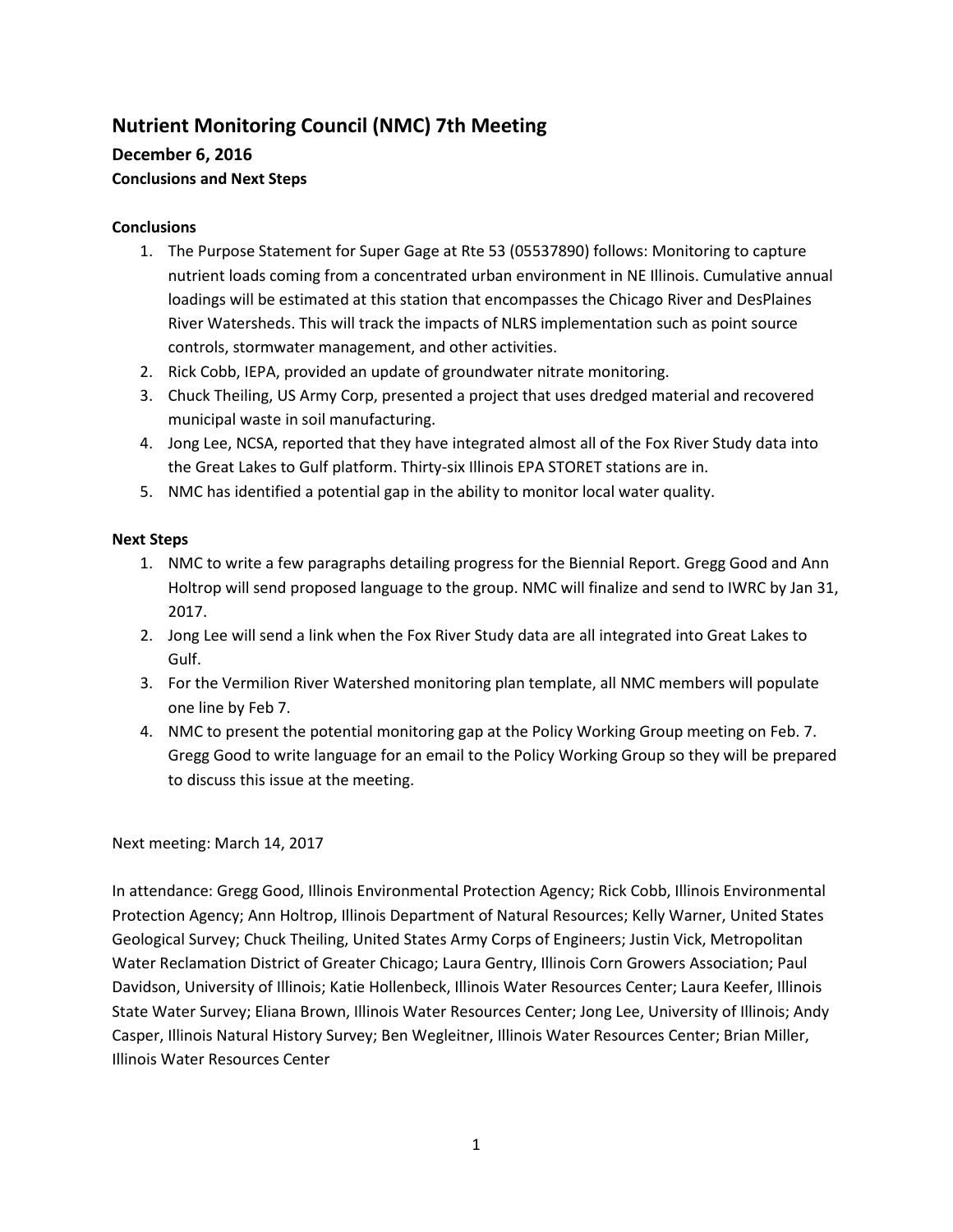#### *Welcome/Housekeeping*

Introductions: Let's quickly introduce Ben and Chuck, they are new faces for some of you.

Gregg Good: So we have no other new guests. Here are the Nutrient Monitoring Council charges. Let's start out with the biennial report discussion. This is where we will tell the world what is actually happening.

Eliana Brown: This is Iowa's annual report. We are gearing up to do our first biennial report. We will present information on implementation from 2011 and 2015. One thing to point out is the science assessment update and what their research has shown. We can include implementation on committee reports. There is space to have Nutrient Monitoring Council give a few paragraphs about the progress of this committee. Kelly alone can talk about the superstations which are impressive. We have some nice things to say about this committee.

Ann Holtrop: What is the time that the report will cover?

Eliana Brown: Paragraphs and maps are needed by the end of January. Send those to me. This is the timeline of the rest of report. The draft report is due by March. Then there will be time for comments and revised reports. We are shooting to have it released at the end of August.

Ann Holtrop: Is this for calendar year 2016?

Eliana Brown: Overall, 2011 to 2015. But for this group, what is done to date?

Ann Holtrop: So progress to date?

Gregg Good: Members? I'll take a crack at that.

Eliana Brown: We are focused on agencies and entities that are focused on this group.

Gregg Good: By the end of January.

Eliana Brown: The Policy Working Group suggested stronger legislative awareness. If we have a fall workshop, we want to all be aware of the efforts that working groups have been making. If anyone wants to see Iowa's report, I have it here.

Gregg Good: You mentioned fall workshop? Do you know about the fall workshop?

Brian Miller: Instead of lots of Policy Working Group meetings throughout year, we want to do a concentrated workshop where a lot of things can be discussed. The idea of the 2-day workshop would be to have some time where groups can work on particular problems. The 2-day event would be sometime in the fall, sometime around November or December. How do we start to tell the story and get engaged? What money do we have, what's the next initiative, and questions like that. Maybe also an opportunity to hear from other states, especially as it relates to adaptive management.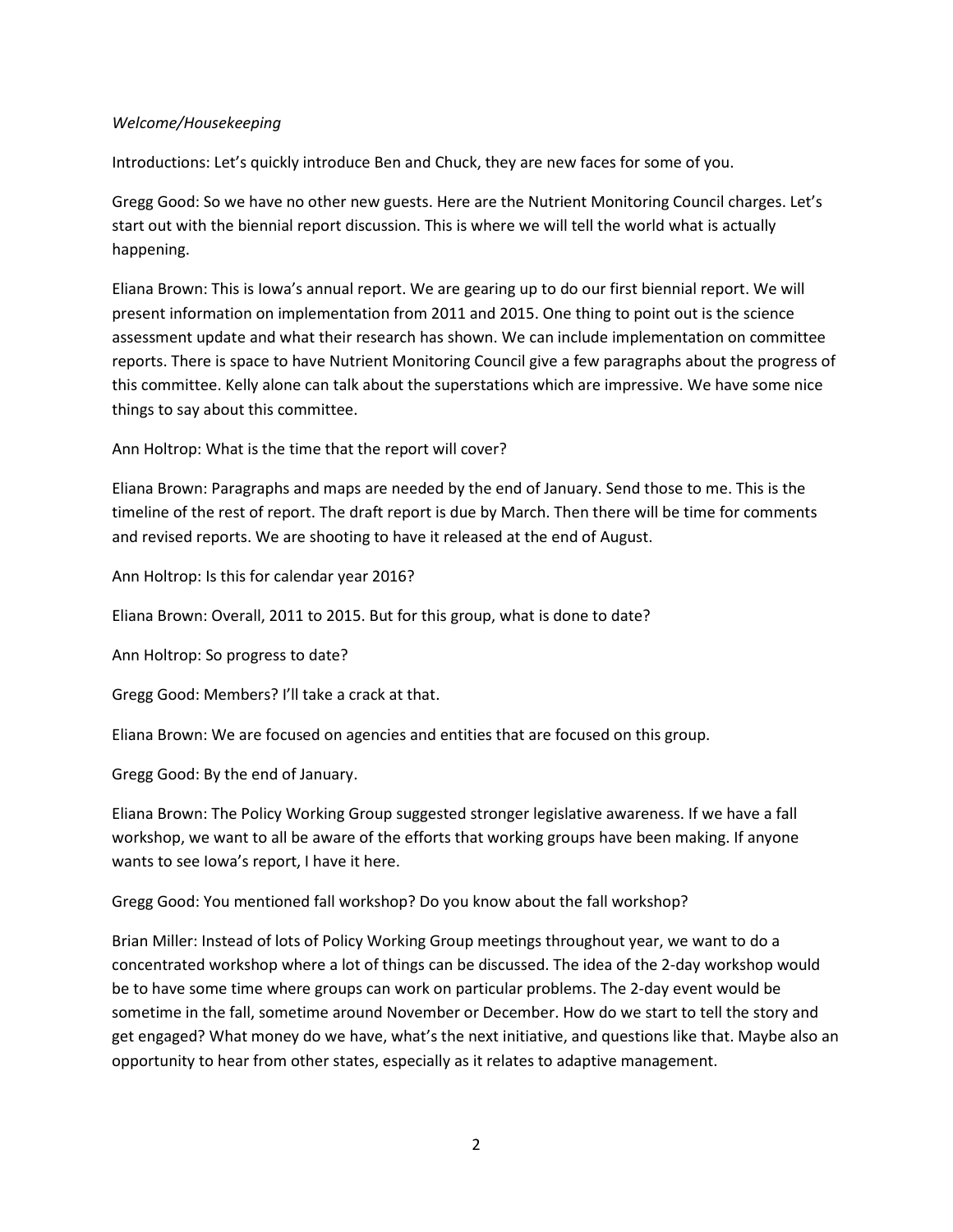Gregg Good: As a side note, Illinois EPA met with counterparts in Iowa and it was really nice for them to talk amongst themselves and to answer questions like how are you doing this and that? So will the meeting be overnight and what about money?

Eliana Brown: In 2016 Iowa got \$122 million.

Kelly Warner: Iowa has a big HUD grant and several other grants.

Andy Casper: So it is not state revenue supporting?

Brian Miller: There are some state funds.

Eliana Brown: \$96.6 million is from HUD and from the Department of Agriculture, \$9.5 million.

Ann Holtrop: Some grants that groups are getting are specifically for that.

Gregg Good: What's HUD?

Kelly Warner: Housing and Urban Development. They were able to submit a grant for the underprivileged. The whole state of Iowa qualified. They got the big one for the country.

Paul Davidson: How many years is that over?

Kelly Warner: I think 5 years.

Chuck Theiling: Water quantity is a big thing.

Kelly Warner: Water quantity and quality.

*Charge 1(a) – N and P Leaving the State*

Gregg Good: Kelly Warner has some slides to share regarding updates on supergages and where that is going. Last time we talked about having a 9<sup>th</sup> supergage, maybe by Joliet to represent what's coming out of the urban environment.

Kelly Warner: First, we now have 1 year of data. Supergages have been deployed for a year. The overview is that 4 have good data with all constituents. The other 4 supergages are problem children. The biggest problem is with phosphorus. It is an expensive sensor. If we looked at Chicago, that is a different phosphate sensor. We are trying to go over 1 year of data to determine gaps. We are doing a surrogate analysis. We looked at Big Muddy. It is one of our transitional sites in the state. I just wanted to show you here what the raw data looks like. In running a regression analysis, preliminary analysis, here is the relationship between phosphorus, turbidity, and orthophosphate. We will be targeting high flows to further refine regression. So that's where we are in stations.

Gregg Good: What's a good R-squared?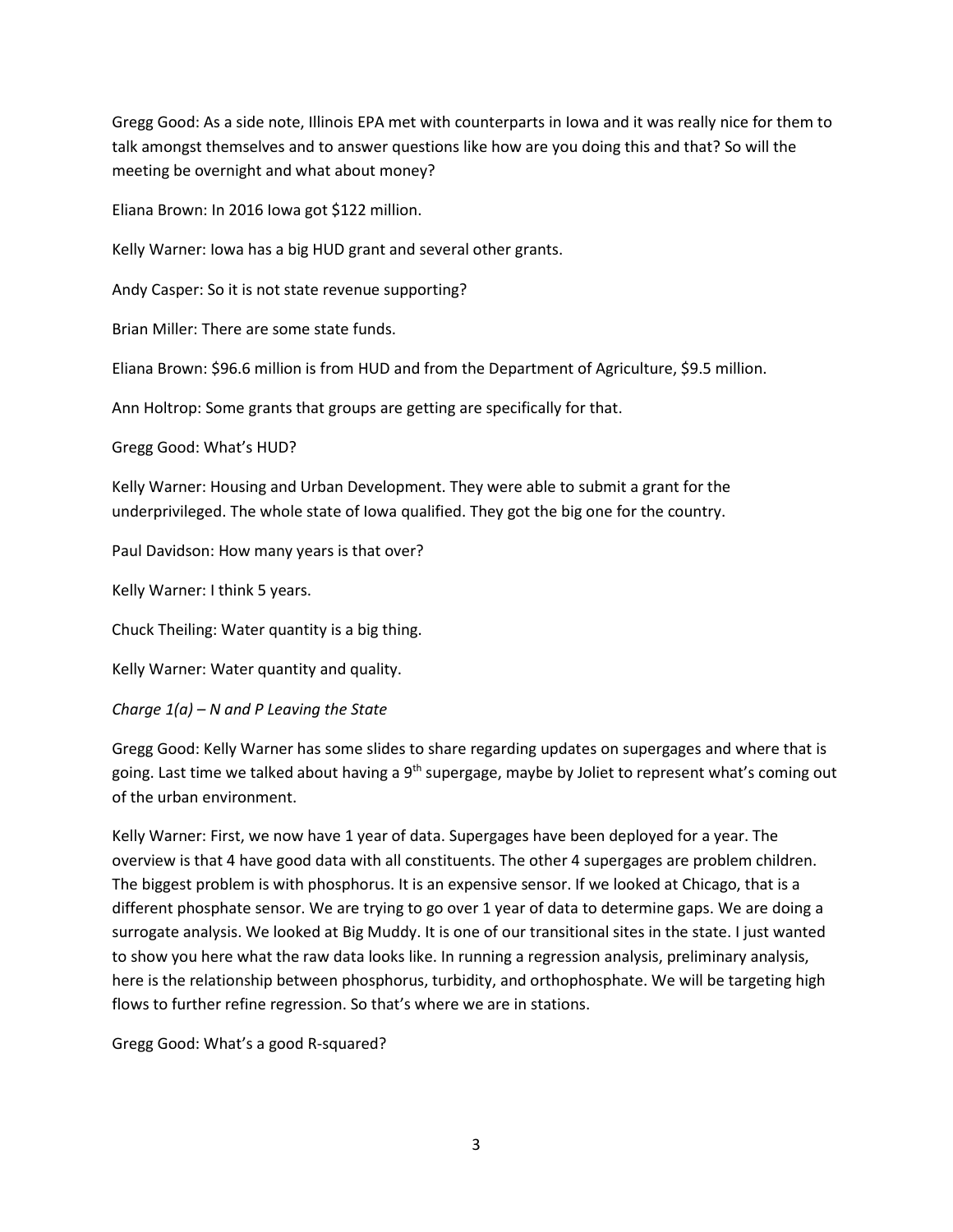Kelly Warner: They're all good; it's just not based on enough points. The standard deviation will be greater on those. We know that when we have high turbidity, it is a direct indicator of phosphorus. Can we use that in times when we don't have total phosphorus?

Gregg Good: There is a challenge out there for phosphorus sensors.

Kelly Warner: The EPA has a sensor challenge for nitrate and phosphorus, to develop smaller less expensive sensors.

Gregg Good: So if you got a different kind of phosphate sensor, it is wet hemistry?

Kelly Warner: There are sensors that can determine total phosphorus but we currently measure orthophosphate. We placed a call to compare different phosphate sensors but haven't talked to representatives.

Laura Gentry: How high would you need to know?

Kelly Warner: 15. That is the sensor with the highest detection rate.

Chuck Theiling: How frequently do you exceed that?

Kelly Warner: Maybe if we have one in an urban environment, maybe certain times of year we would exceed that.

Gregg Good: Okay.

Kelly Warner: This is where we talked about a site. We looked at Lemont, and then moved it to Des Plaines at Route 53. I tried to show where different treatment plants are located. DesPlaines at Route 53 in Joliet would integrate most of the major metropolitan land cover. There is some mixing that might happen. We would have to separate it out or be cognizant.

Gregg Good: So Hanover Park is not that big.

Justin Vick: I think it might be the smallest in terms of volume.

Gregg Good: See this handout, which is the same as the slide. At the last meeting we talked about that site. In a nutshell, I went back to office and talked about potential sites with Sanjay. He said "is that where you want it?" Well that's where the council wants it. Maybe we should have discussion about maybe going further downstream. If we put it up here, it will capture Hickory Creek, DuPage, and Kankakee. Then I talked to Cindy Skrukrud and she was hoping it would go further downstream to catch the Fox and DuPage. What's the overall goal of this site? This site is to capture a change in nutrient loads coming from northeast Illinois' urban environment as a result of NPDES permitting, urban runoff, and Illinois NLRS implementation activities. So what do we want? What do people really think we are trying to show with this site? I want to say that creating a definitive goal statement is the best way to go.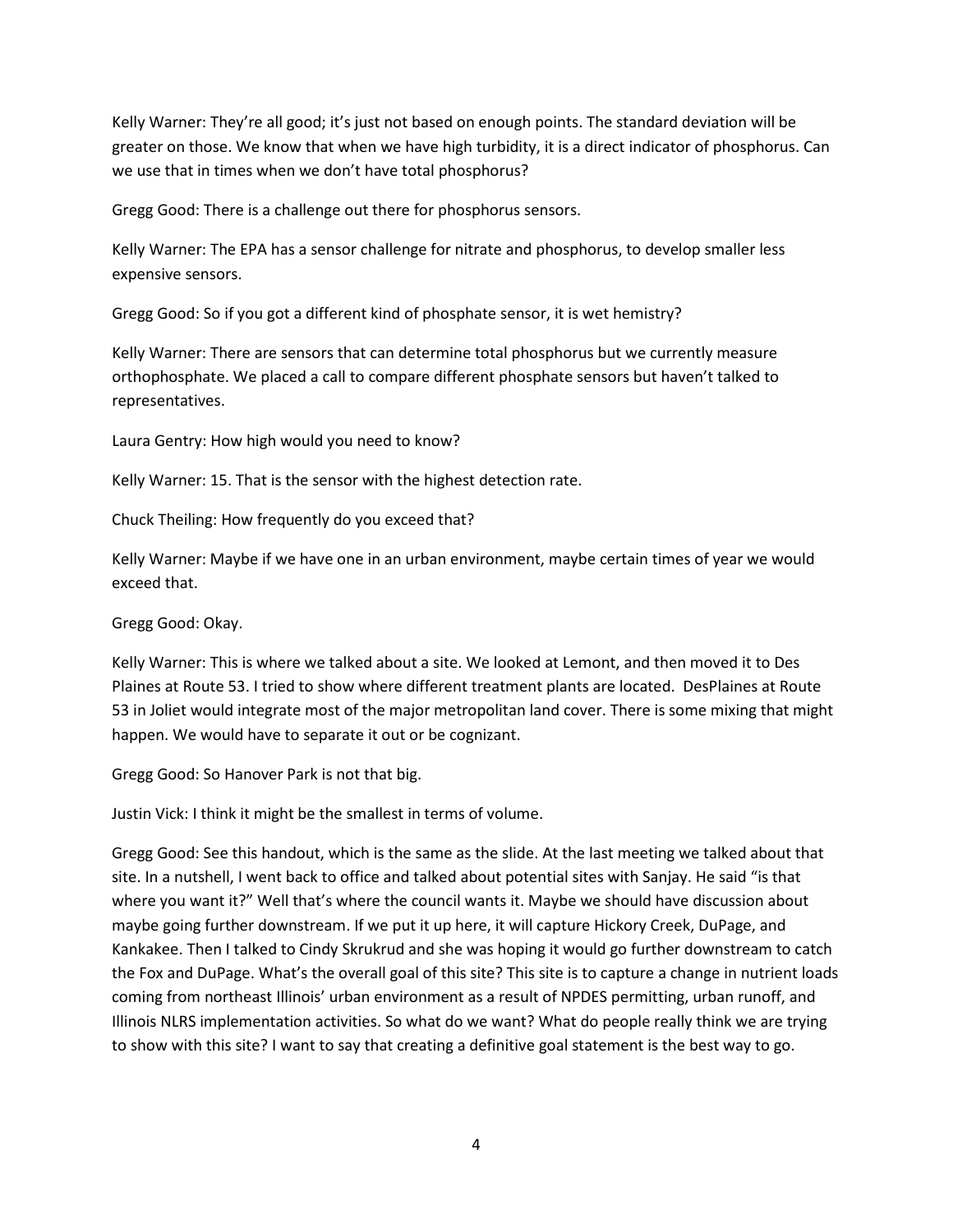Andy Casper: I heard the word "catch" to reflect an entire basin. It seems to be idea that we reflect trends. So I was wondering what the group thought? Calculate quantitative amount as it goes out? Or change?

Laura Keefer: The latter. I think we need to capture change. Then you can extrapolate change in the environment. We can't catch all of the urban environment at Florence, but a gage at Route 53 would

Andy Casper: Distinguish between agriculture and urban and changes from the agricultural community.

Ann Holtrop: Capture urban environment.

Justin Vick: We can tell you what comes out of MWRD. You'll be looking at stormwater.

Laura Keefer: At this station, won't be able to tell you which practices are impacting. There is no way to track it.

Ann Holtrop: Wastewater treatment plants are monitored.

Laura Keefer: That is a huge part of it. What is going on in the area that is capturing Route 53?

Gregg Good: So the dummy version of this is that Route 53 captures the urban environment. We need another one that gives us urban/agriculture. I'm totally fine with Route 53. I just want to make sure it is clarified. What's coming out of city? Urban is doing their job and agriculture is doing their job.

Justin Vick: Also track CSOs.

Gregg Good: Anyone supportive of going further downstream?

Ann Holtrop: If you did, maybe to the edge of Joliet. I would not go to Des Plaines, Kankakee, etc. It makes more sense to stop it.

Laura Keefer: Where is the next gage?

Kelly Warner: All the way down to Seneca.

Ann Holtrop: To capture all of the urban, for cost, it's not worth going down.

Justin Vick: How much influence does Joliet have to Chicago?

Kelly Warner: We do not want to separate out to Chicago. We just want to have a concentrated urban area.

Gregg Good: Assuming we want to do Route 53. Do we like the word "core" urban environment?

Andy Casper: To me, that sounds like we are calculating load.

Kelly Warner: We will.

Gregg Good: So in theory, the baseline year is 2011. In theory, we are looking at total load reduction.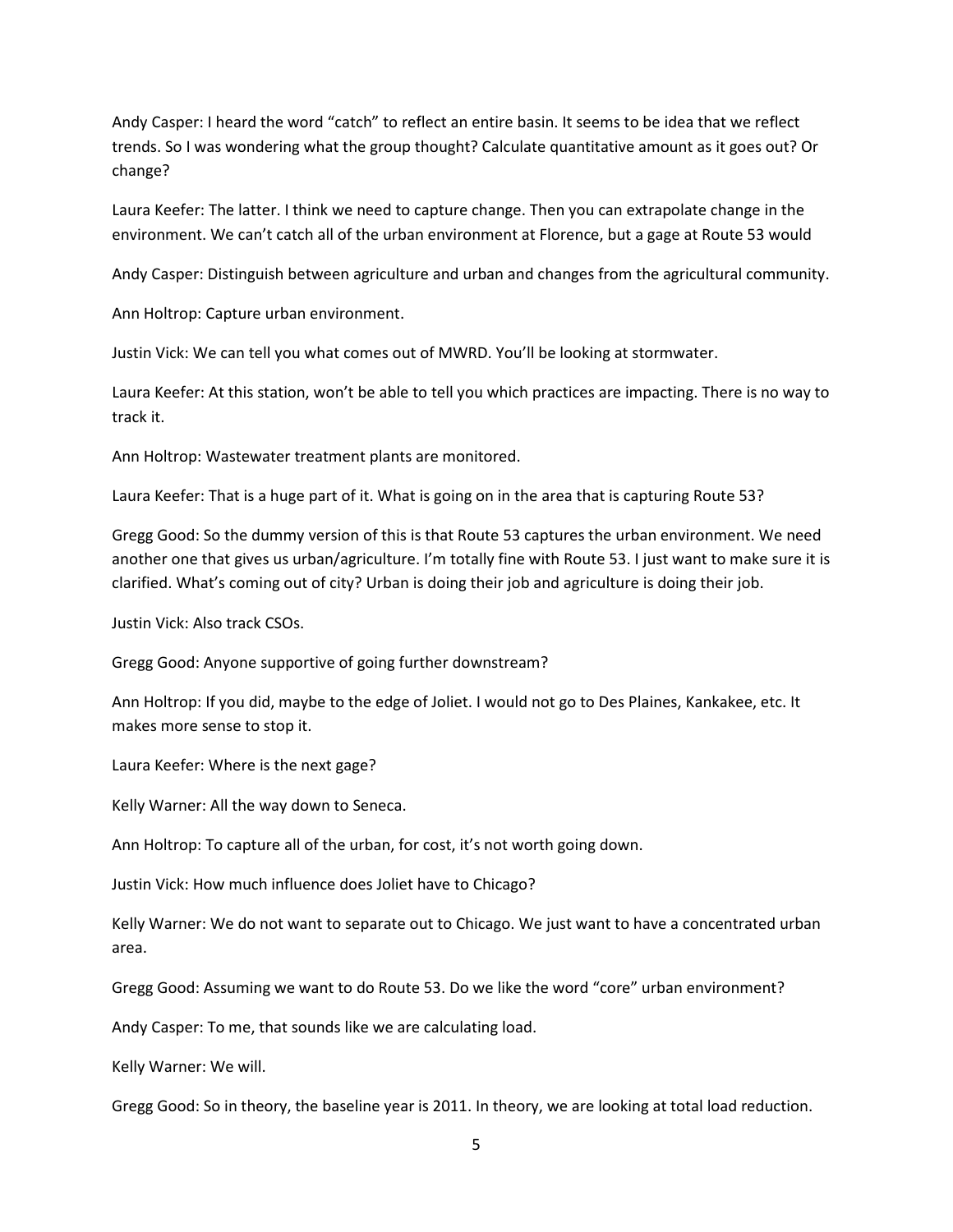Ann Holtrop: For urban runoff capture what is the Stormwater Working Group doing?

Andy Casper: You mean naming interactions with other working groups?

Ann Holtrop: It will help in a statement to say we are looking at the interaction of those big pieces.

Eliana Brown: Yes.

Gregg Good: I don't know about stormwater.

Kelly Warner: I would like to end the period after "urban environment" in that statement. The goal in this committee is to do monitoring and other councils can work from there.

Andy Casper: Make the statement that it's not the rivers, it's the process.

Ann Holtrop: The important part is the types of activities.

Kelly Warner: For legislative endorsement, location helps.

Justin Vick: Pin it to implementation so they get the credit for it.

Laura Gentry: Highlighting "would this gage capture most of this area?" Is this going to capture the change? We can extrapolate though.

Ann Holtrop: There aren't as many point sources in that other river.

Laura Keefer: It's opportunistic.

Laura Gentry: We are using the process of elimination approach. The best we can do is to take the big contributor out.

Gregg Good: There are watershed groups like the one that looks at the Fox. There are lots of point sources going into Fox. What load is from what point source? We are ratcheting out the point sources to reach point source goals. We should take credit for that. There are lots of groups. That's what she's saying.

Andy Casper: Can you relate what you just said to legislative audience. Are you seeing the watershed groups as a route to that audience? I'm not clear.

Gregg Good: I'm not sure.

Eliana Brown: Brian?

Brian Miller: I think at the last meeting, they were talking about the whole thing. How do we tell our story to constituents and supporters? At some point you have to have support from high up in the state. How do we tell the folks that need to hear it?

Eliana Brown: So Route 53? This gage helps support implementation of urban stormwater.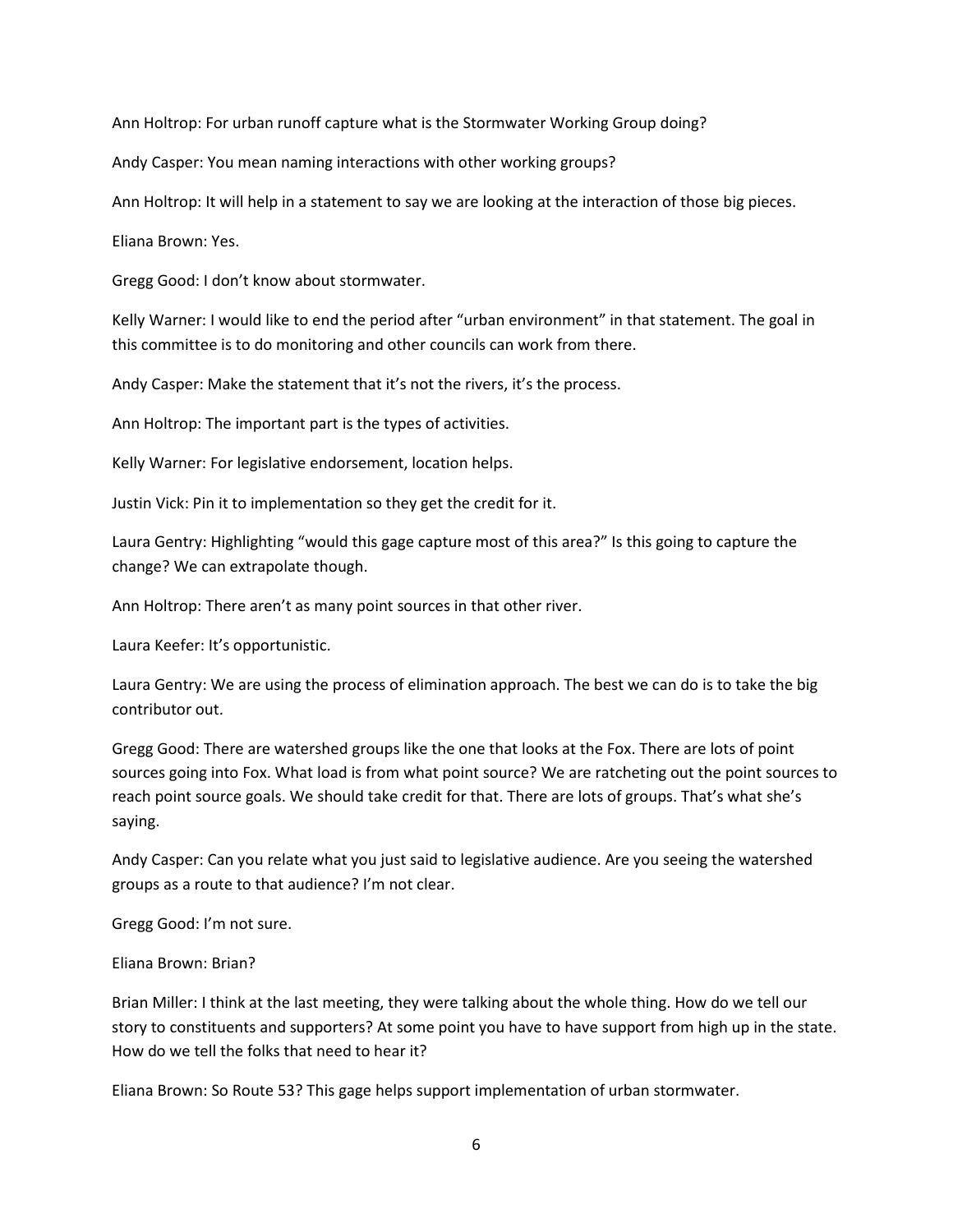Gregg Good: All this gage shows is what's happening. What's happening in core urban environment?

Eliana Brown: Are we jumping forward too much to be considering adaptive management?

Gregg Good: What does adaptive management even mean?

Brian Miller: The Strategy is adaptive management with all of its programs and policies. We are measuring what point sources are doing and what's happening in the water. At some point, you have to draw a conclusion. Then, you have to decide if you have to make changes or not. You have to decide if you have reached your goal or not. Ultimately, you have to answer those questions.

Chuck Theiling: In terms of stormwater, what is the best form of adaptive management? Then you will have an incremental point source reduction.

Eliana Brown: So I added a sentence.

Gregg Good: Take out northeast Illinois? Add core?

Kelly Warner: Should we use the word "core" or "concentrated"? I think northeast Illinois helps with location buy-in.

Ann Holtrop: I like the suggestion of putting the period after urban environment.

Kelly Warner: The 2<sup>nd</sup> sentence is for buy-in of other committees. The monitoring doesn't inform BMP implementation.

Laura Gentry: Can I ask a point source question? Measuring at Joliet, doesn't represent Springfield, etc. Can we use that as a representative for other cities? Is the same magnitude comparable?

Rick Cobb: No.

Justin Vick: If they see it, they might try to implement the same stuff in Chicago.

Ann Holtrop: The difference is that we are restricting our geography for a different type of environment. We will use it to talk about the other gage in the network.

Laura Keefer: Coming from northeast Illinois, there is concentrated urban environment in northeast Illinois. For the purpose statement, we are "monitoring to capture nutrient loads coming from a concentrated urban environment in northeast Illinois."

Ann Holtrop: It's the same constraints. We just can't go down any further.

Gregg Good: Are we mentioning specifically the streams?

Ann Holtrop: We can show them a map.

Justin Vick: What about including the Chicago and Des Plaines watersheds.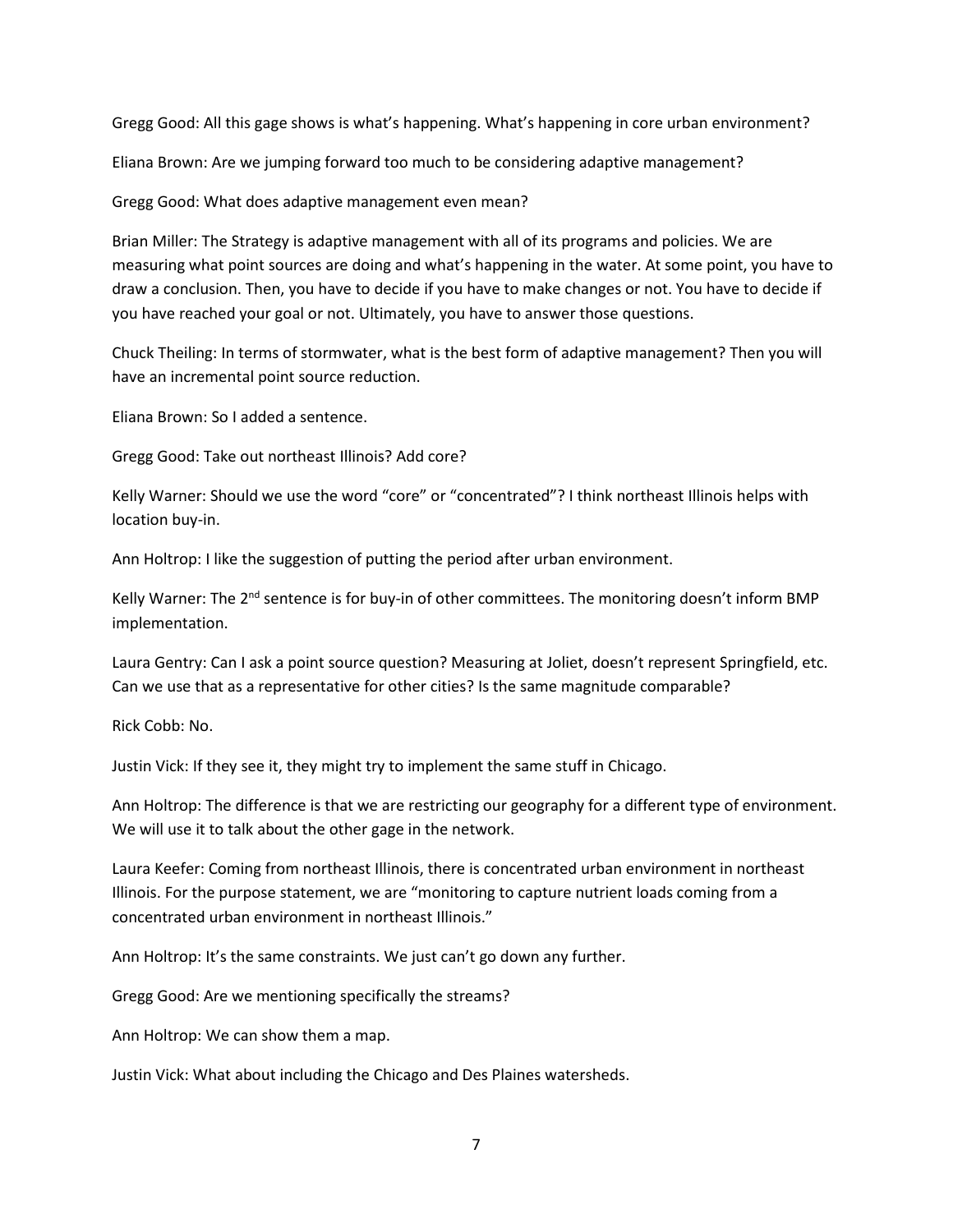Kelly Warner: For the purpose statement, we are "monitoring to capture nutrient loads coming from a concentrated urban environment in northeast Illinois. Cumulative annual loadings will be estimated at the station that encompasses the Chicago River and Des Plaines watersheds."

Kelly Warner: This ties it into other committees.

Gregg Good: Okay, for the purpose statement, we are "monitoring to capture nutrient loads coming from a concentrated urban environment in NE Illinois. Cumulative annual loadings will be estimated at the station that encompasses the Chicago River and Des Plaines watersheds. This will track the impacts of Illinois NLRS implementation."

Gregg Good: We are doing NPDES permitting whether or not we had an Illinois NLRS.

Kelly Warner: Okay, for the purpose statement, we are "monitoring to capture nutrient loads coming from a concentrated urban environment in northeast Illinois. Cumulative annual loadings will be estimated at the station that encompasses the Chicago River and Des Plaines watersheds. This will track the impacts of Illinois NLRS implementation such as point source controls and stormwater management, and other activities."

### *Havana Lowlands Groundwater Study - Section 106 Monitoring Grant Update*

#### Gregg Good: Okay, Rick is up next.

Rick Cobb: I've talked about it before, the purpose of monitoring and primary tasks. In Mason County, USGS, tried to put in a continuous monitoring well. They couldn't get permission to drill, so we went out to the tree farm, which was public property. The well will be drilled sometime this month. It's interesting to get changes in concentration, so they used a geoprobe. They will do Quiver Creek and collect samples there. So we will install a 4-inch monitoring well and collect continuous monitoring data. Some discrete water quality samples will be collected. We will collect nitrate data, field parameters, etc. We will also be looking at nitrogen isotopes. There are increasing nitrate trends, so we want to try to figure that out. We are trying to do a baseline assessment. In Quiver Creek we will measure discharge rate. We will measure specific conductance and surface water discharge. USGS will go out and collect those samples. Once we get a report done, we will put it out for stakeholder input before it is finalized. USGS showed that some of the highest loads are during low flow conditions. Which means some is groundwater.

### Chuck Theiling: As far as application rates, are farmers recording that?

Rick Cobb: I had a meeting with the Department of Agriculture. The irrigators group put fertilizer on directly and also redress. So we don't know how much is actually put on. In an initial early discussion, there's not a lot of research.

Laura Gentry: The worst thing you could do is apply it all as one big slug in the fall. Is the tree farm cooperating?

Ann Holtrop: Yes. It's our guys, the State of Illinois.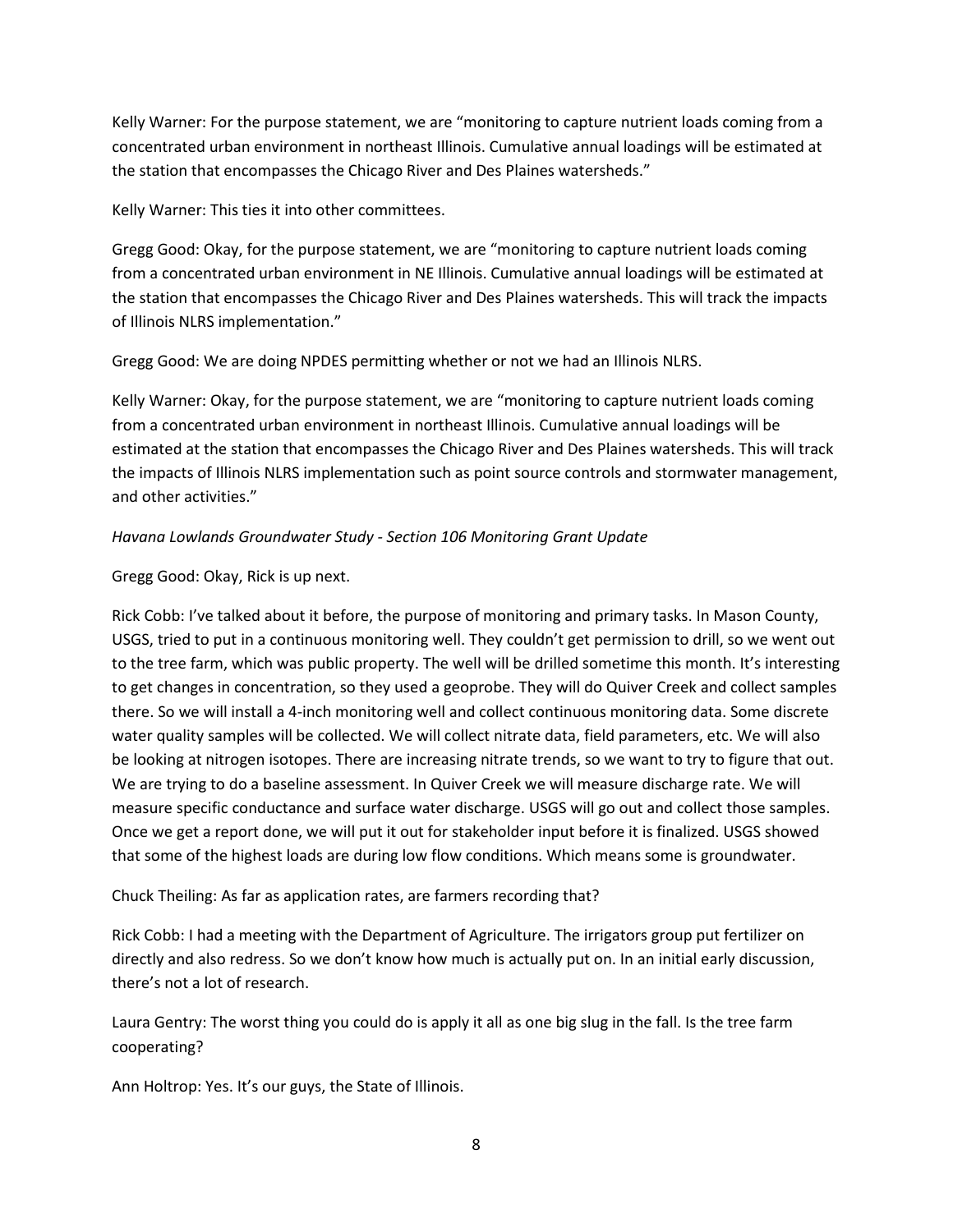Rick Cobb: This is up gradient from tree farm; it's going from east to west.

Laura Gentry: It's coming from the agriculture, specifically the irrigators.

Kelly Warner: You can assume what the changes are, but you don't know until you know.

Rick Cobb: All we have are the discrete samples.

Laura Gentry: What are they growing?

Rick Cobb: Popcorn and seed corn.

Gregg Good: So, I asked Kelly Warner to push a pencil on the numbers for the supergages. This is an estimate, a ballpark.

Kelly Warner: Here are the estimates. The main cost is for phosphorus. Illinois is on the innovative edge for doing phosphorus. We are still working out the kinks of the combined Iowa and Illinois Center.

*Great Lakes to Gulf Virtual Observatory Update*

Gregg Good: Next, we have Jong.

Jong Lee: We are working on bringing data points/sites from IEPA to Great Lakes to Gulf. All of the data is coming from the Ambient Water Quality Monitoring Network of 36 sites. We are almost done with the Fox River. The Fox has 568 sites with phosphorus and nitrogen. We are working on that now. So I think maybe within a couple weeks we can put it on the site and send a link.

Brian Miller: Jong, you did proof of concept, but not live?

Jong Lee: Its live, all 36 sites.

Brian Miller: What about the Fox?

Jong Lee: We did 5 and now we are processing the 500 or so.

Brian Miller: The question is if you select specific watersheds, you can drill down. If you wanted to add those, you would try it, show it, and go through and do it.

Jong Lee: In the Great Lakes to Gulf interface, there is watershed area.

Gregg Good: The 36 sites I gave you are in priority watersheds.

Jong Lee: Correct. We provide the data platform so you can visualize it.

*Iowa Document: "Stream Water-Quality Monitoring Conducted in Support of the Iowa Nutrient Reduction Strategy*

Gregg Good: Iowa's Annual Report supplemental documents include a monitoring document. Maybe it would be nice if we had a document that talked about monitoring to support the strategy.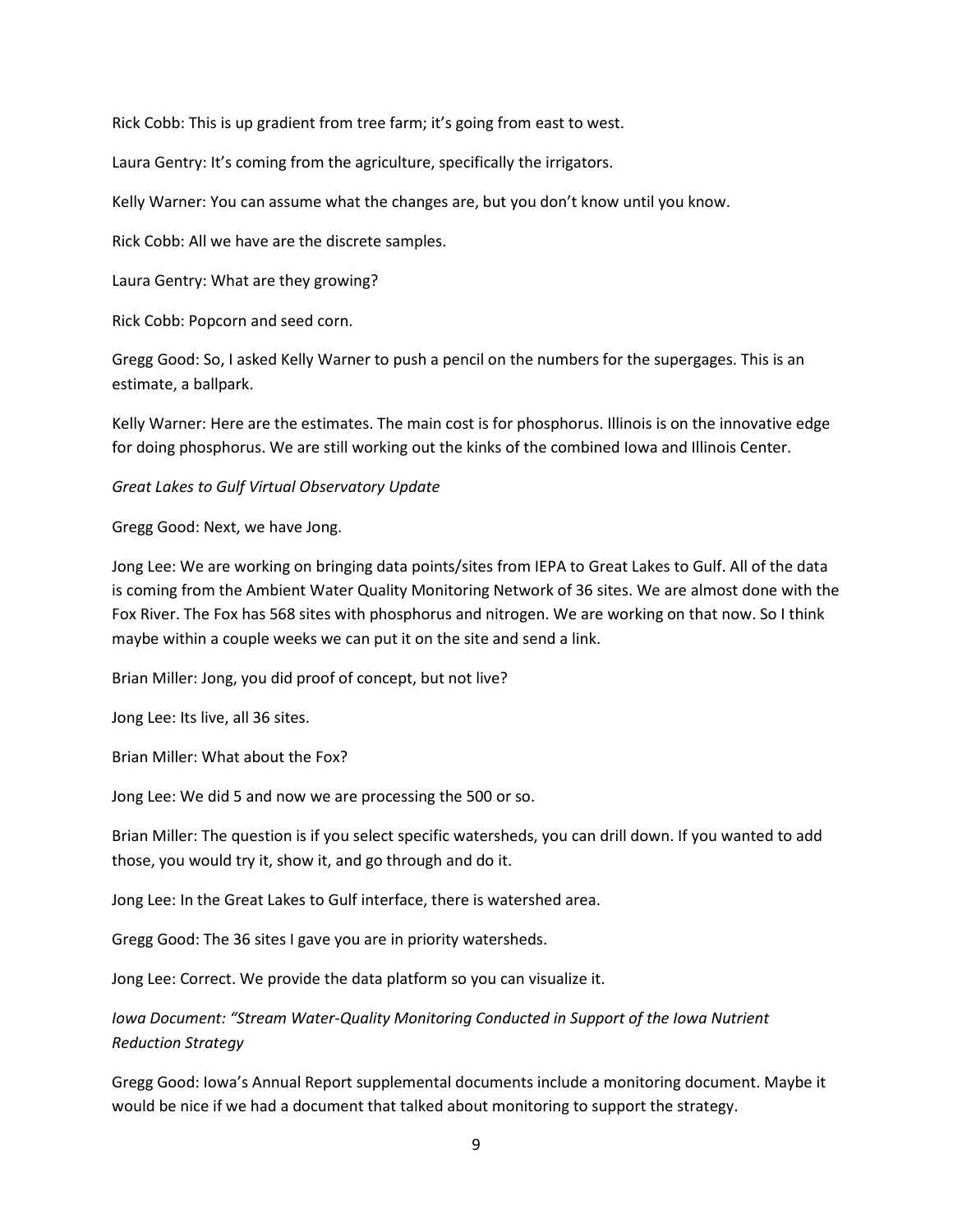#### *Custom Soil Manufacturing for Beneficial Use of Dredged Material and Municipal Waste Recycling*

Chuck Theiling: How can we deal with these big mountains of sand? How can I apply this to ecosystem restoration? It was expensive and now 10 years later, I found a way to get rid of sand. In order to make dirt, you need 3 components. If we can pull sand out, then we could mix with silt, manure, and biomass. Marty Long from Minnesota was trying to figure out how to get rid of manure at a veterinary school. He also had to get rid of sand. He has developed 3-4 top soil mixes to their specification. You are taking all of these waste products and all of this other garbage and make a product from it and making money off their garbage. He's doing all of this work on public land and making money. Markets are St. Louis and Chicago. With the emerald ash borer, the organic load and die out of ash trees can provide organic matter. SIAM model (sediment impact analysis methods) received quantitative estimates of if sediment would be removed from stream at a certain point. We want to grow the soil market. All of the soil in Chicago is owned by 2 families.

Kelly Warner: Do you separate out the metals?

Chuck Theiling: There are no metals in the sand. It's clean.

#### LUNCH BREAK

#### *Vermilion River Watershed Nutrient Monitoring Plan Template Development*

Gregg Good: For the statewide monitoring, we are now talking recently about developing a template for developing one of these plans. It was a fight between the Vermilion and Springfield watersheds. I looked at a couple reports at the last meeting, so let's work on these bullets. What's out there? Kelly said let's do a Google Doc. So let's go to the Google Doc. If you search Nutrient Monitoring Council, you can see the 3 documents. Are we writing the document?

Kelly Warner: I thought the plan was to do the first one and that would be the template.

Laura Keefer: At least we can write the guts and see where we land.

Gregg Good: Cindy Skrukrud put some verbiage in there. She threw some stuff in there about watershed description. All of the documents had land use and watershed description. How much stuff should be in there? Do we really need all of that stuff? I just cut and pasted some stuff out there. What about the historic and existing data or biological and water quality data? Laura?

Laura Keefer: I changed things, but I left a lot of clues. I haven't completed putting some stuff in here. It includes data source, agency, etc. This is all surface water, Rick. I didn't deliberately forget about you. If you are sampling in the stream, if you are spreadsheet aficionados, I used all of the bells and whistles. You can insert the HUC 8 and 12, there are state FIPS, and I've added links, so if you aren't sure of something; you can read more about it. That's generally the watershed information. Then the data site, the point, and what the site ID is. The next thing is, what's the point of record for that data point that you have? If you can get down to the month, that would be helpful . Get a coordinate in and it can be figured out and then you can input the methods, description, sample collection protocol, QA/QC, etc. It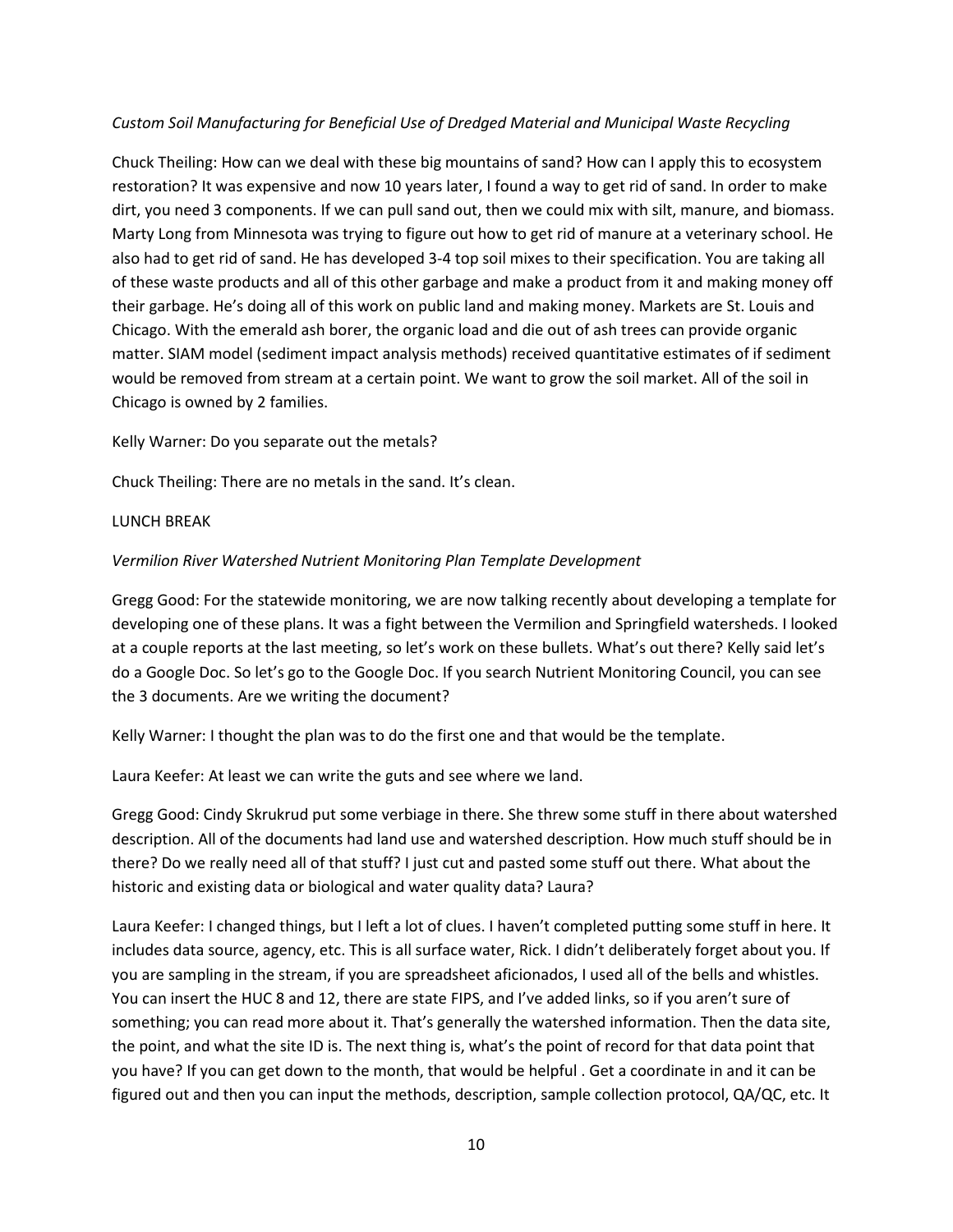doesn't have to be formal, just drop some information in there. It's kind of a repeat of the form, by knowing the agency; you have a good idea of how that data was collected. I haven't filled this all out yet. For the parameter code, what should we use?

Kelly Warner: USGS and Illinois EPA have the same parameter code.

Laura Keefer: If you don't know parameter code, don't go after it. We have all agreed if you sampled the stream and there is stream flow data, then we can compute loads. What's the stream flow nutrient time set? We came up with the reliability of data. It is color coded. These were the broad categories, this was as far as we have gotten. Help us develop this a little bit better. This is the foundation of what you need to work on when creating a monitoring plan.

Paul Davidson: Long-term, who would be putting data into this?

Laura Keefer: We would be creating a template.

Paul Davidson: What would be the scale size? What about local versus large scale?

Laura Keefer: It could be whatever as long as you tell us.

Kelly Warner: The primary purpose for the priority watershed plans is that each plan would have its own.

Chuck Theiling: Are you collecting the data too?

Laura Keefer: No, this is just for what is out there. I don't know if we are going to create a new one for groundwater or if we will amend it.

Paul Davidson: Is it compatible with Jong's data?

Laura Keefer: It will be more of the metadata.

Jong Lee: It could be more of a search code. Parameter code would be difficult.

Kelly Warner: If you have the parameter code, the method for analysis is the same.

Laura Keefer: I was thinking of making a glossary. Was the sample collected at the bank or in the middle? It makes a difference.

Paul Davidson: What is the method for supergages?

Kelly Warner: In situ, in the field, field filtered. The biggest question is filtered or unfiltered.

Laura Keefer: That's all I have.

Gregg Good: So is the action item that you want to populate it or do we feel like we are authoring the first draft?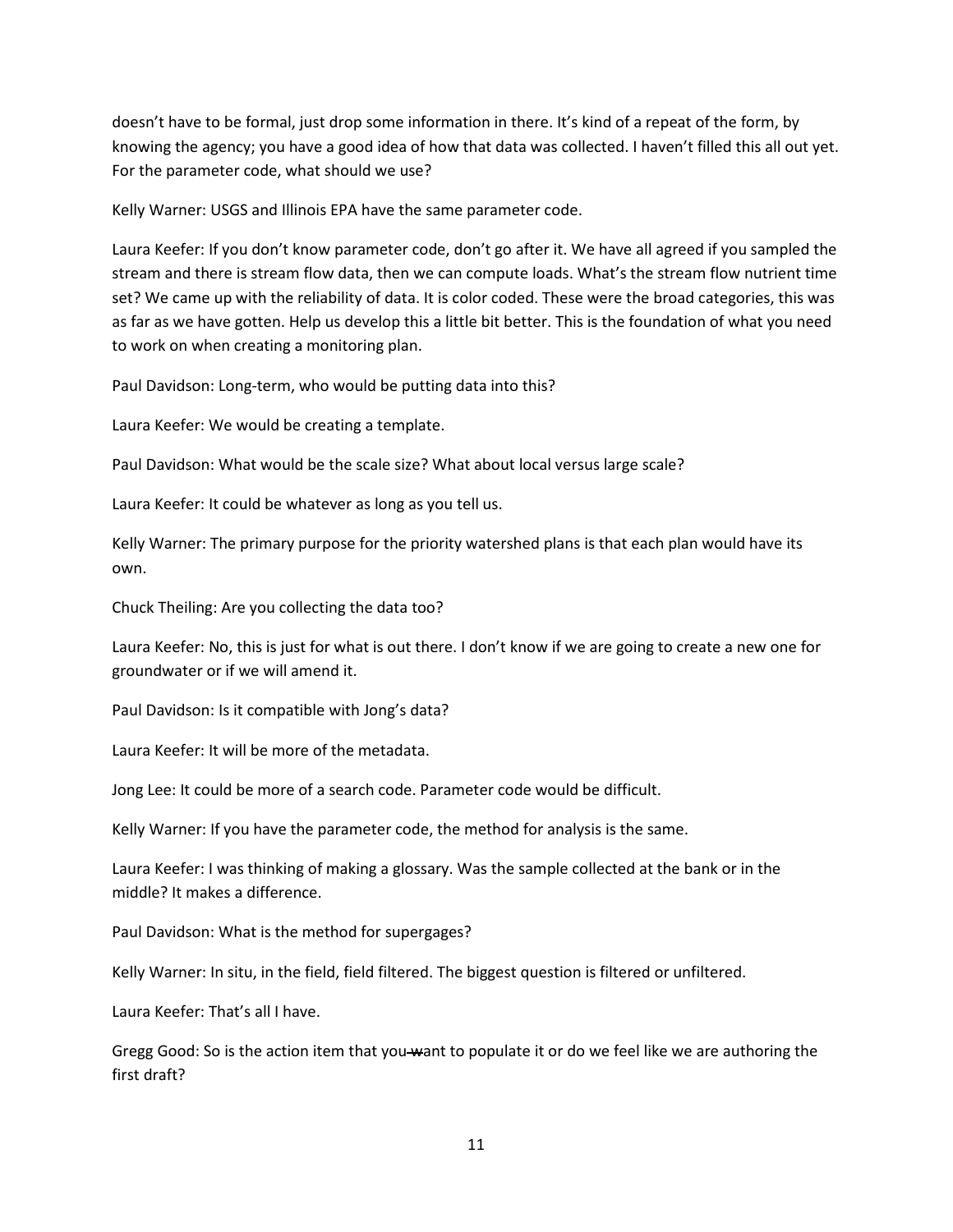Andy Casper: I'd call it a draft.

Gregg Good: The action item is to populate and comment.

Eliana Brown: So do we want to give a due date?

Kelly Warner: February 14<sup>th</sup>?

Eliana Brown: The next Policy Working Group is February 7th.

Kelly Warner: How about everyone populate one line?

Justin Vick: I don't have data on the Vermilion.

Kelly Warner: Then you're done!

Chuck Theiling: Only nutrient data?

Kelly Warner: Yes.

Rick Cobb: What about intakes?

Kelly Warner: Let's have Rick try to populate this one.

Paul Davidson: Do we have access to that?

Gregg Good: Jong set it up.

Jong Lee: If you send me your Gmail account, I can add you.

Paul Davidson: There is lots of data. Should it be in a database? There's a lot of data so a database might be better instead of a document.

Jong Lee: So maybe the next step is after you see what you have.

Kelly Warner: Then we can hook up to your dataset.

Ann Holtrop: Is this data we will own and manage as a group?

Justin Vick: First we would put together a survey for those who have collected biological data. So this is a general survey. After we get the data we look at it specifically. I took the data and created this; just a compilation. And then I started doing a chat list.

Ann Holtrop: As we were talking about it, I struggled doing this.

Justin Vick: What quality of data do you have? How deep do you want to go? We want to ask people what data they have.

Andy Casper: Comprehensive was the default.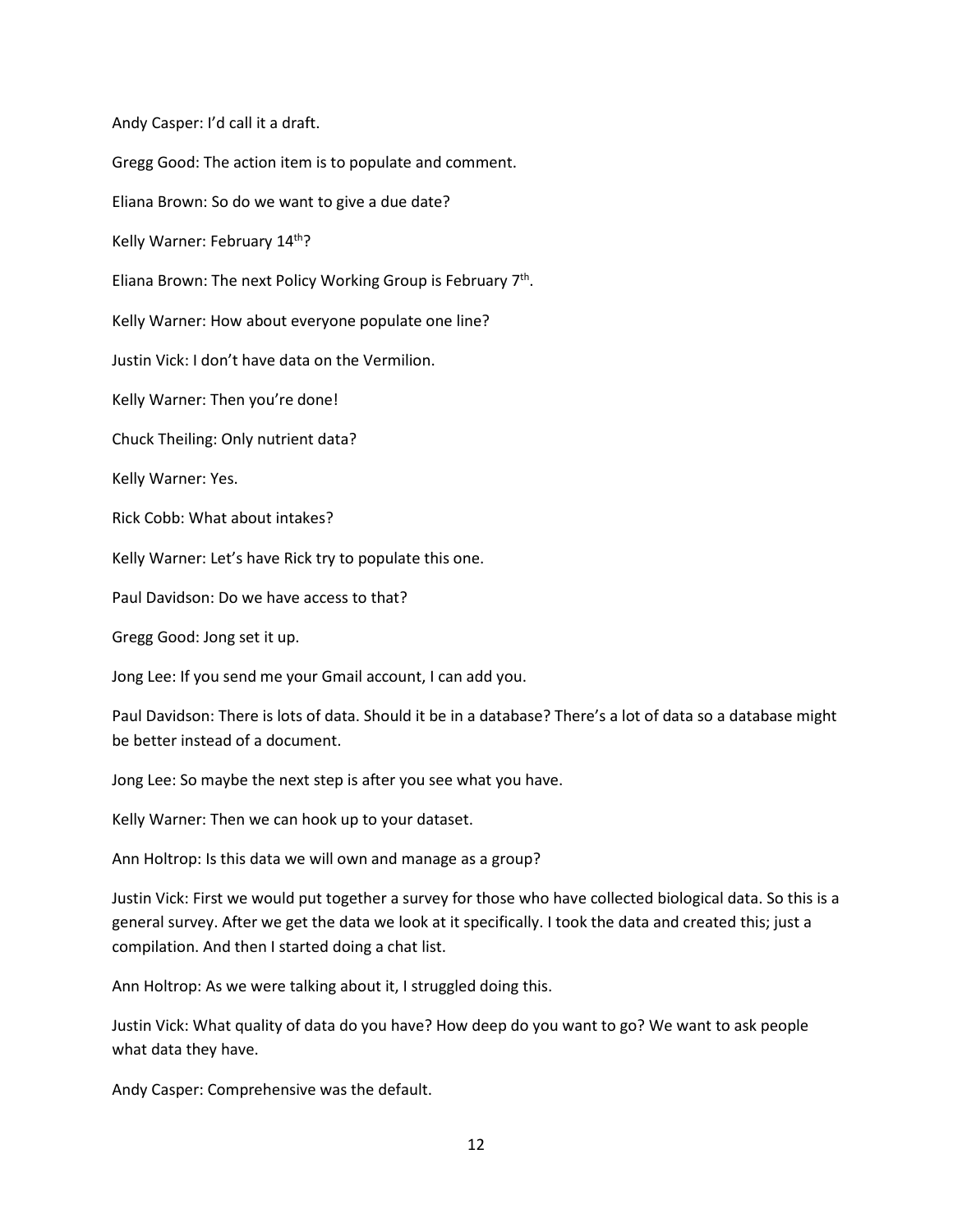Ann Holtrop: Are we trying to figure out if data exists long term to measure data against it as a baseline in the future?

Gregg Good: Yes. We shouldn't be just looking at loads but also load reduction. Hopefully we are still looking at long term macroinvertebrates and fish. This is to see what's out there in respect to monitoring, not just nutrient load.

Kelly Warner: As a non-biologist, what are we measuring? Is it sensitive to nutrients? Is it indicative to nutrients? And when did you measure it?

Andy Casper: To do so will require a decision on what is "sensitive" and what are other definitions. There are about 20 different papers that do it in about 20 different ways.

Justin Vick: They are a product of all of the stressors.

Andy Casper: The nutrients impact the algae, which all of the animals eat.

Gregg Good: I have to go back and see how priority watersheds were selected. I didn't look at biological data.

Laura Gentry: How were they selected? Mark David said Amy Walkenbach selected them.

Gregg Good: Nutrient reduction is Rule #1. It is nice to show a benefit to the macroinvertebrates and fish.

Andy Casper: You can safely say a system is in good or poor condition based on bugs and fish.

Ann Holtrop: When water quality is improved, you can see that in documented species. Local citizens would care more about that. How do we tell that story?

Laura Keefer: It's not biting off too much, just by documenting reduction of loads alone. It cannot be substantiated unless other things support it.

Kelly Warner: Maybe don't need it in a spreadsheet. Maybe we could use it only as a reference? We could use it as a metadata reference document, indicative of baseline conditions.

Laura Keefer: What about a monitoring plan like Vermilion that is collected weekly, continuously? We could develop a plan that has a frequency of sampling. I can't imagine long term continuous sampling is in anyone's budget. I like discrete samples along with an event, but maybe composite is the way to go. It's treading new ground.

Kelly Warner: I looked through it as my bibliography.

Ann Holtrop: No one thought it would go into the plan, but looked to it as a reference.

Kelly Warner: We selected a priority watershed as a plan. So this table was kind of the ultimate reference document for that.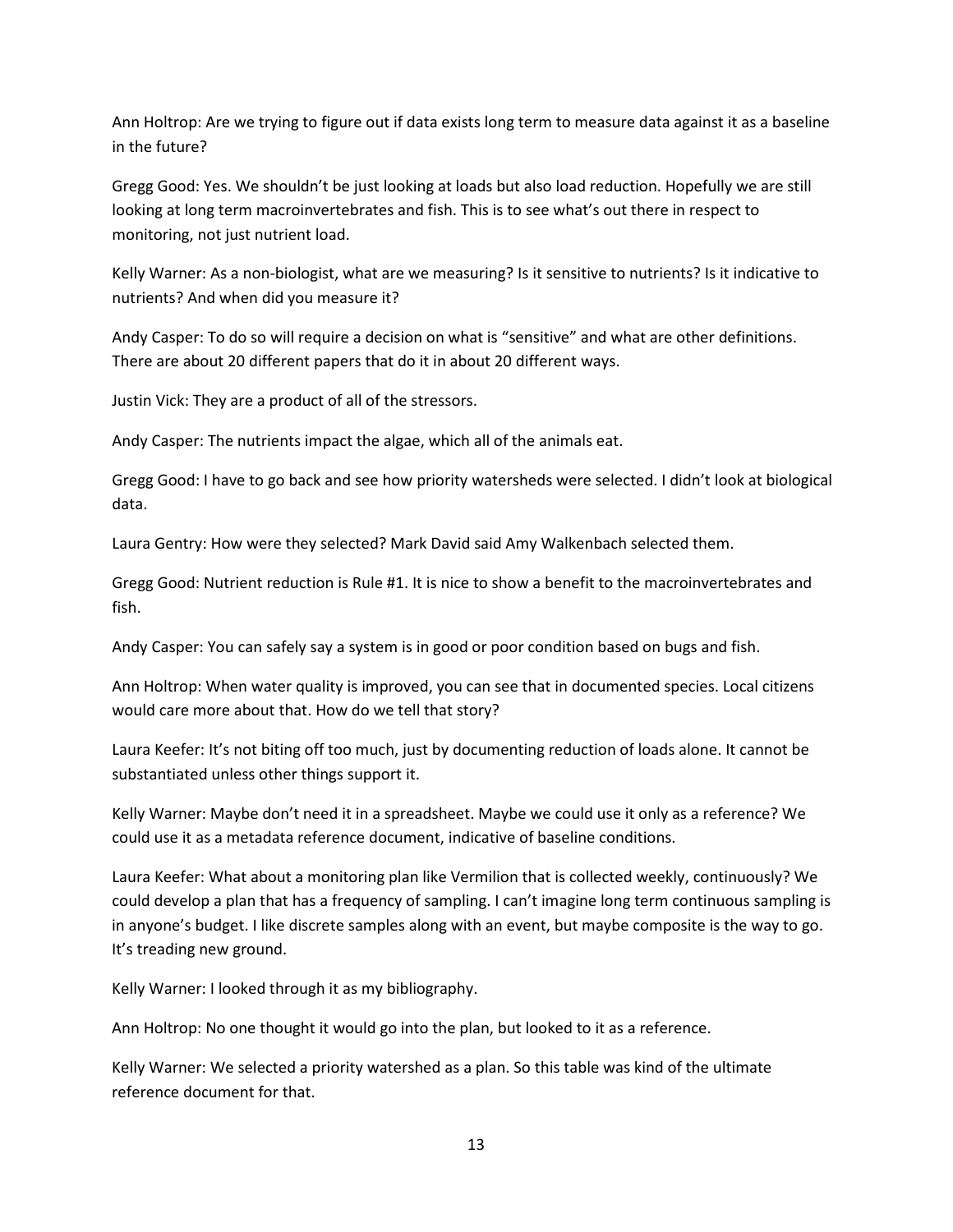Ann Holtrop: I don't think that's how we talked about it. Okay, let's write a plan but figure out what data is out there. Then we got into what do we want to know about data in the first place so we can go get it?

Gregg Good: It's difficult in a nutrient rich state. That's why we don't have nutrient standards.

Andy Casper: What about birds, fish, bugs, and plants? You could use one you have the best data for, although it may not be the best data in some of those watersheds.

Ann Holtrop: We talked about habitat and algae, if we stick to that as a smaller subset of biology.

Andy Casper: What about rare, unusual, or threatened species? We could characterize that.

Ann Holtrop: We could look at the species list in the data.

Laura Keefer: Do we have a time limit to get our charges done?

Gregg Good: I don't have the answers. We don't have a pot of money. If we come up with something, who's going to implement it? Who's got the money? Are we moving fast enough? Is the Policy Working Group directing us? There's not really a deadline. We have the charge, self-made, self-imposed charges, but are we developing plans?

Ann Holtrop: Charge number 1 is in the works, collecting data. Who is generating the 5-year averages?

Gregg Good: That's 1a. Most of 1 is happening. I'm struggling with 2.

Ann Holtrop: The one piece from a monitoring perspective is what's going on in the landscape. To determine if the Illinois NLRS is having any impact, we need to know what's happening on the ground.

Gregg Good: We are doing that.

Eliana Brown: We meet in 2 days to talk about it with the Agricultural Water Quality Partnership Forum Tech Subgroup meeting. There are 13 BMPs that Mark David recommended for agriculture. We identified people and tech people to help quantify and figure out how to capture all of that data. NASS is crafting a survey that covers what the Farm Service Agency doesn't know.

Ann Holtrop: Can you give me an example of one of those parameters?

Eliana Brown: Tile drained corn acres.

Ann Holtrop: What about putting on a nutrient inhibitor and tracking that piece of property?

Eliana Brown: Mark Schleusener surveyed 1,000 Illinois growers. Selection was random so, there was not mapping done.

Ann Holtrop: There is no way to connect what is happening on the ground to what we are doing.

Paul Davidson: It helps give a picture of what farmers are doing.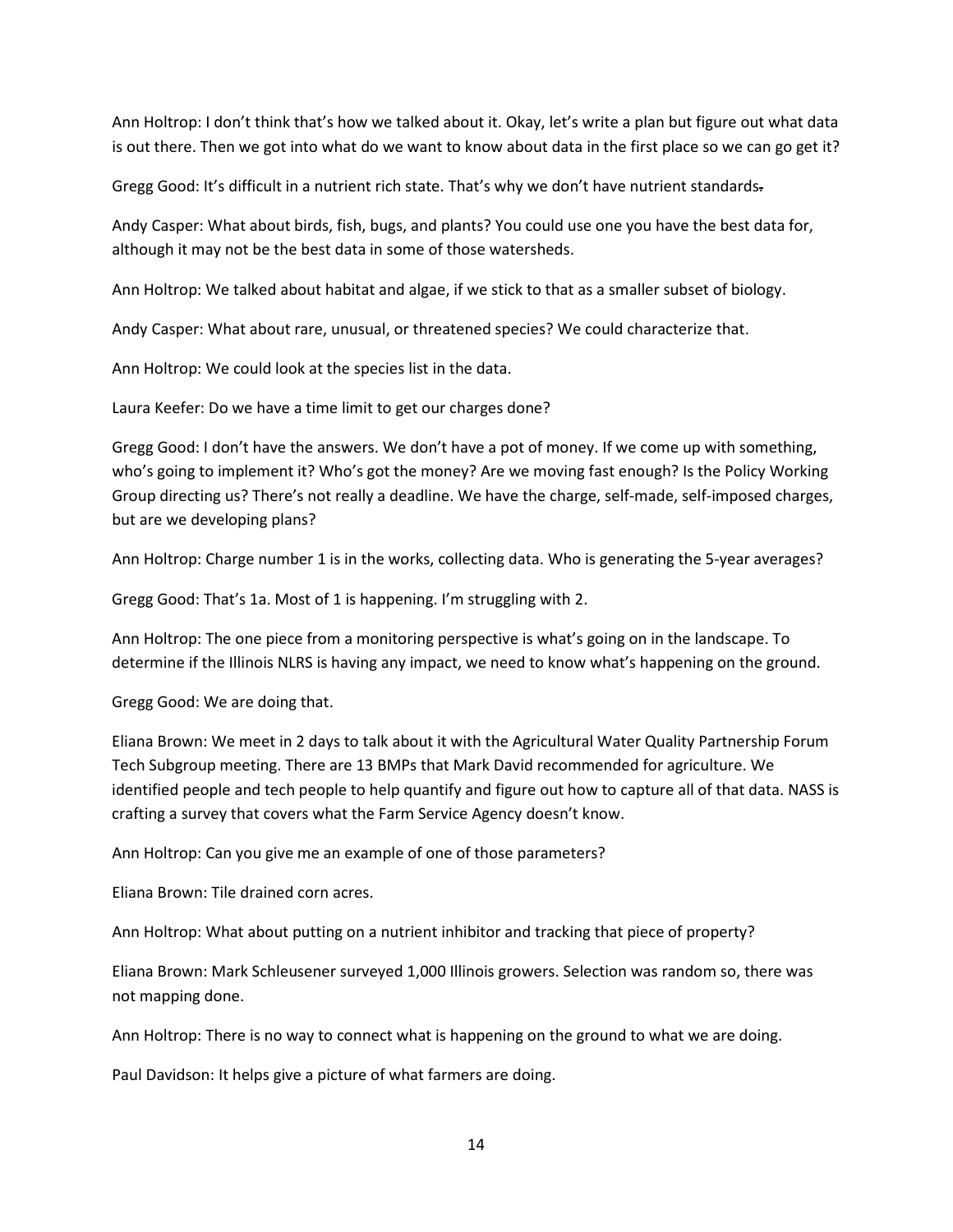Eliana Brown: They have to keep the identities anonymous in the survey.

Laura Gentry: What about polling farmers? Farmers are doing a lot outside of these things. What about just asking about these things?

Ann Holtrop: We should start to look at relationships between what happens on the ground and what happened in the water. How do we know it's any of those BMPs that did it? How are we aligning these things?

Paul Davidson: That's the motivation of targeting certain watersheds. We can only get a state level NASS survey or we would need a lot more money.

Ann Holtrop: How are we capturing everything? What is Illinois EPA looking at? Is the Urban Stormwater Working Group looking at discharge?

Eliana Brown: You're asking an adaptive management question we don't have answers to.

Chuck Theiling: We have landscape data, and are chunking it down to watersheds, looking at nutrient movement. We are looking at a 50 meter pixel size. We can't crunch data without a supercomputer. How can you get enough measurements to measure your outcome? And you have to find a watershed where there is someone hitting it hard.

Laura Keefer: It's very controlled. We haven't talked about it with monitoring; it's not a 1-to-1. There's a lag factor, like with an increase in precipitation.

Ann Holtrop: At a point source facility, you don't see certain species. In other basins, there are different kinds of practices. That is where we need to tell the story.

Eliana Brown: Is there any value in having this group let other groups know what you are doing?

Laura Keefer: In the fall? It's getting late.

Ann Holtrop: Go with the gages, gulf hypoxia.

Eliana Brown: That is one goal; the other goal is to improve local water quality.

Gregg Good: Sanjay asked how it was going. From a statewide perspective, it's going great. The watershed perspective, I'm not sure. We have all struggled showing and documenting it is more difficult. We want to show that if you will make me do this, I want to know that there will be benefit. If you don't have examples what load reduction does for aquatic community, why are you making me do it?

Ann Holtrop: We have a specific question you want to answer. It should be a more focused answer.

Andy Casper: We can talk about quality or condition of the watershed.

Ann Holtrop: Or we can talk about what the one big change is.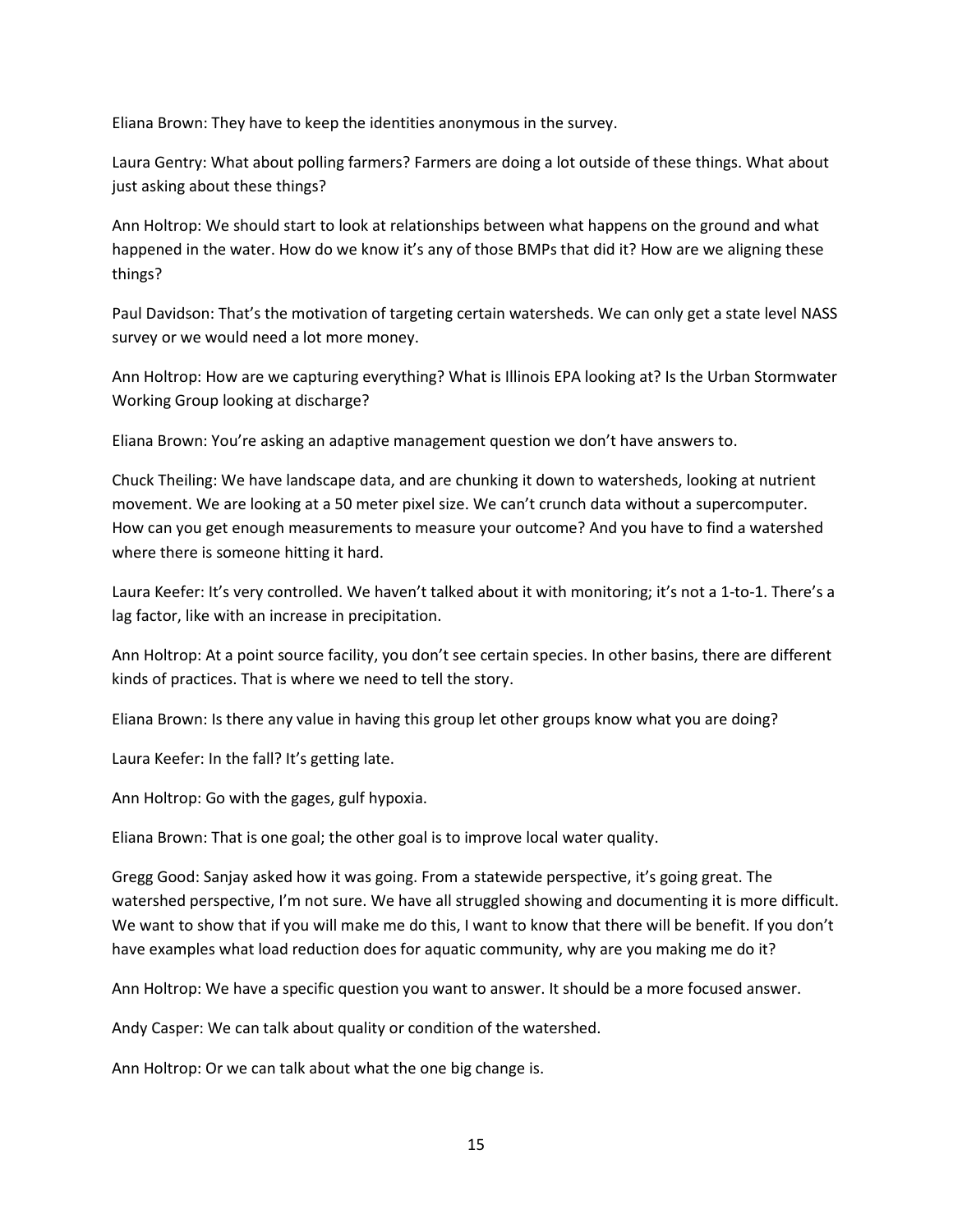Eliana Brown: The Policy Working Group meeting is on February  $7<sup>th</sup>$ , the Tech Subgroup meeting is on Thursday. The point sources are giving all their data to Illinois EPA.

Ann Holtrop: What about the performance benchmark part of the Urban Stormwater group?

Eliana Brown: There are interim benchmarks.

Ann Holtrop: Is there a Point Source group?

Eliana Brown: NRLS document didn't include a Point Source group. Then Marcia called for it. It took a while to get off the ground and it's not as robust as other groups, but it exists.

Gregg Good: IWRC sets up and facilitates and sees everything that is happening.

Rick Cobb: Is the purpose for having watershed monitoring template more for the groups doing voluntary stuff? Is that the real purpose for this?

Gregg Good: U.S. EPA said that states need to develop a state nutrient reduction strategy. Priority watersheds need to be selected.

Eliana Brown: We made 27 maps to visualize and select watersheds.

Gregg Good: The Nutrient Monitoring Council made decisions for the maps; IWRC came up with the maps.

Rick Cobb: It seems like you really can't match at field scale of BMPs and monitoring on map.

Ann Holtrop: I think we need to ask the committees that question.

Laura Gentry: We have no idea what farmers are doing. Lots of farmers are doing things to prevent soil loss.

Ann Holtrop: It might be helpful for our group to see what exactly they are tracking.

Eliana Brown: All the final information is going into the biennial report.

Chuck Theiling: Are agriculture practices matched with nutrient outcomes?

Andy Casper: What about missing information on high quality or low quality land?

Eliana Brown: We are making changes to the land to make changes to water.

Laura Keefer: We won't get more refined to show causation relationships. If there is a shift, you can attribute it to changes. We will see changes sooner in watershed level than state scale.

Eliana Brown: Would you like me to send you agriculture publication specifications, Ann? Would that spreadsheet be helpful?

Gregg Good: Can you send it out to the whole council?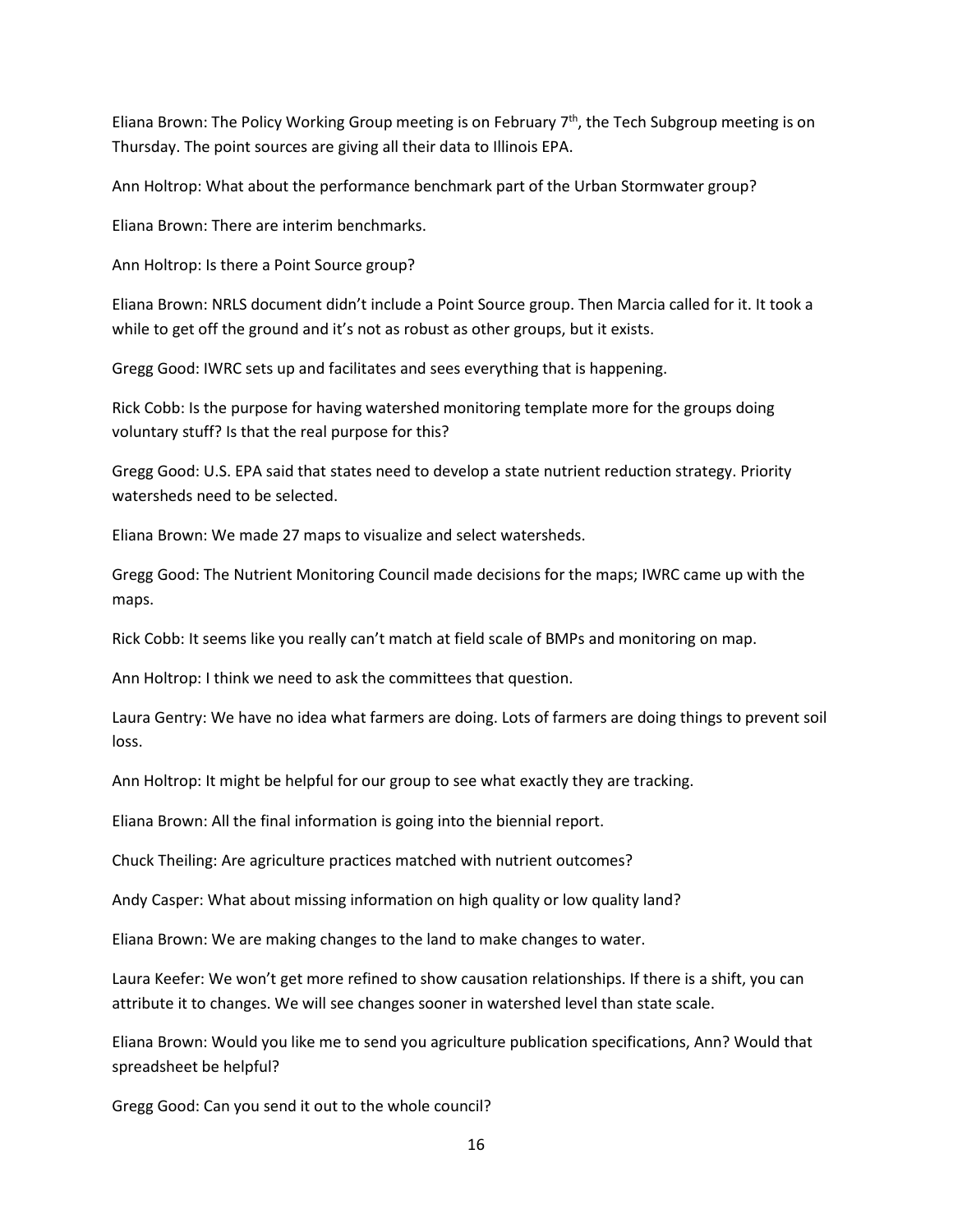Laura Gentry: There is Landsat data out there. The publication came out. We are taking buffers out. You can look at cover crops.

Chuck Theiling: Crop compliance?

Andy Casper: Can't do that.

Chuck Theiling: What are they?

Laura Gentry: The Farm Bill has certain types of crop insurance.

Chuck Theiling: There are places in Illinois where there is a high instance of BMP application you can look at.

Laura Keefer: There is FSA data. We've been monitoring watersheds for years.

Rick Cobb: Is it monitoring is as improving water quality?

Laura Keefer: It's looking at it as annual trends.

Rick Cobb: Is it going up or down?

Laura Keefer: It is holding steady and going down. I haven't teased out precipitation, etc.

Laura Keefer: Besides the charge, I wonder if this is a good group to collectively agree that the how, when, and where is more. We can continue to monitor what is coming out of the state without breaking the bank, just monitoring smarter based on what they already know. If we need to monitor improvement, maybe we need to sample a different way.

Andy Casper: If we are aiming for a number that's not the threshold, then it looks like we've failed.

Laura Keefer: We can wait around 10 years for needle to move. It's not that it wasn't working, but it took that long to wait for the needle to move.

Rick Cobb: Where you have BMPs in place may be a better place to monitor than the priority watersheds.

Laura Keefer: It seemed like in some priority watersheds, nothing was selected that was doing CREP.

Laura Gentry: It was Illinois EPA that picked those using Mark David's data.

Laura Keefer: A 35 year sediment survey finished. It shows major tributaries in Illinois River basins showed something like 65% sediment deposition. It's not trends, it's a budget.

Andy Casper: A simulation model?

Laura Keefer: Somewhat.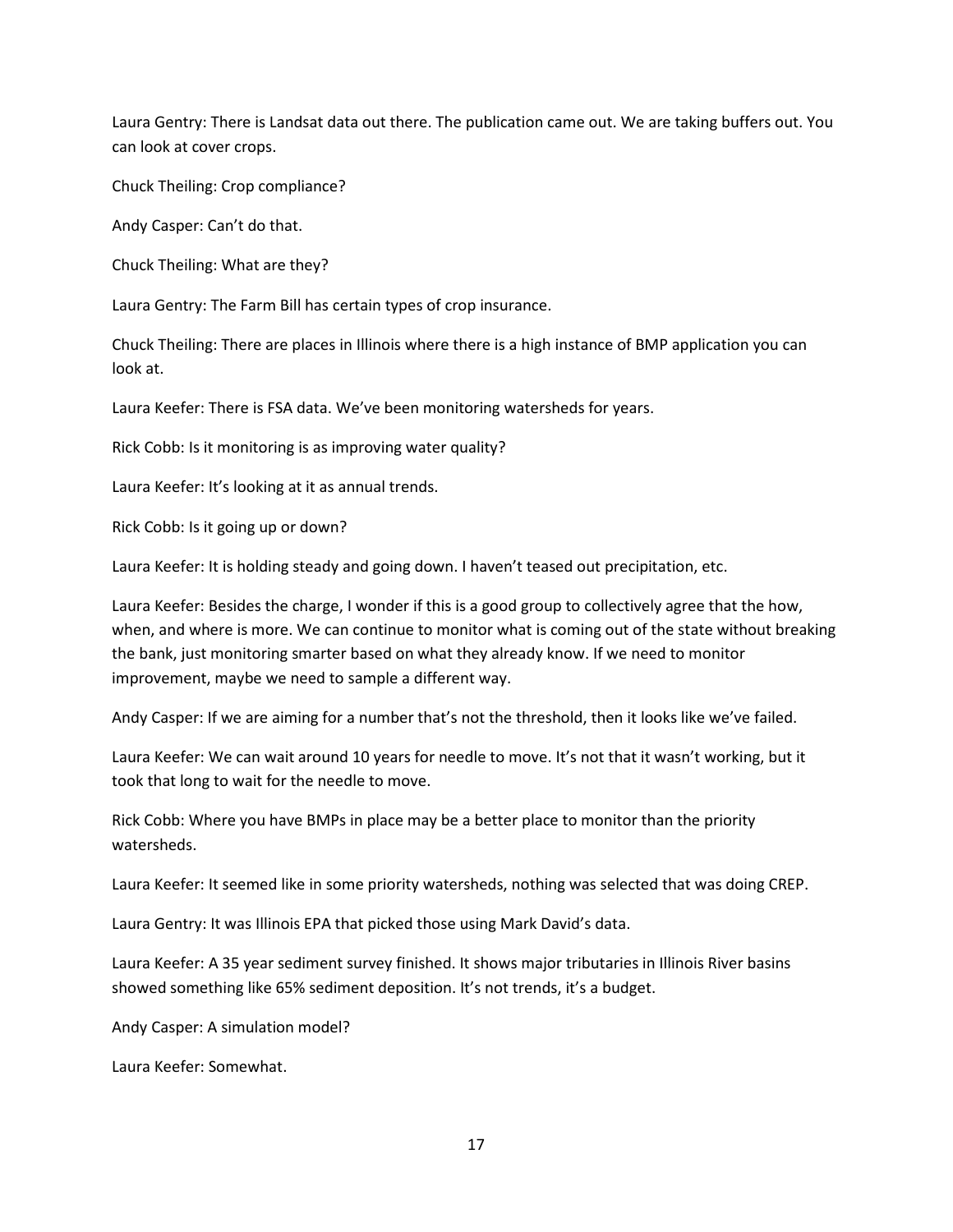Ann Holtrop: I'm identifying a disconnect between what charge is and what other groups are doing. We are trying to develop a monitoring strategy when we don't know what's happening on the ground. We need to spend some time reflecting on next steps. We've come a long way.

Eliana Brown: Is it an organizational or scientific disconnect?

Rick Cobb: All of the above.

Chuck Theiling: I don't see a connection between trying to fix the problem and monitoring change.

Ann Holtrop: If there is, the other groups tackling it.

Andy Casper: We have ability to get responses at a watershed level, but I don't know what we are responding to.

Eliana Brown: So I'm wondering, should this issue be discussed at the meeting on Thursday? Should someone attend?

Laura Keefer: NSAC is looking at biological indicators.

Eliana Brown: NSAC is a quick read.

Paul Davidson: They spoke at last Policy Working Group, but there weren't any large takeaways.

Laura Gentry: Mark David's research. There are county records of fertilizer, Landsat, etc. So it's not like there's not information out there. Are there no details on fine tuning data?

Ann Holtrop: That's a good starting path.

Eliana Brown: The Agricultural Water Quality Partnership Forum Tech Subgroup is looking at that. I sent you how they will track that.

Ann Holtrop: Are other groups doing that for every other practice?

Eliana Brown: Yes, a caveat is the Agriculture group. The Point Source, we already know, the monitoring and stormwater not nearly as significant, but we have been discussing.

Laura Gentry: Isn't Amy Walkenbach thinking about how to do the next science assessment?

Eliana Brown: Mark David is doing an update.

Gregg Good: Part of the issue is that we had some real leadership in Marcia. Amy is filling in but she has lots of responsibility. There are all of these part-time workers. Other states have full-time workers. Next fall is the big working meeting. The Policy Working Group is only getting together twice a year.

Eliana Brown: At the very least, how do you feel about having time at Policy Working Group in February to talk about issues, especially if we have quantified the issues?